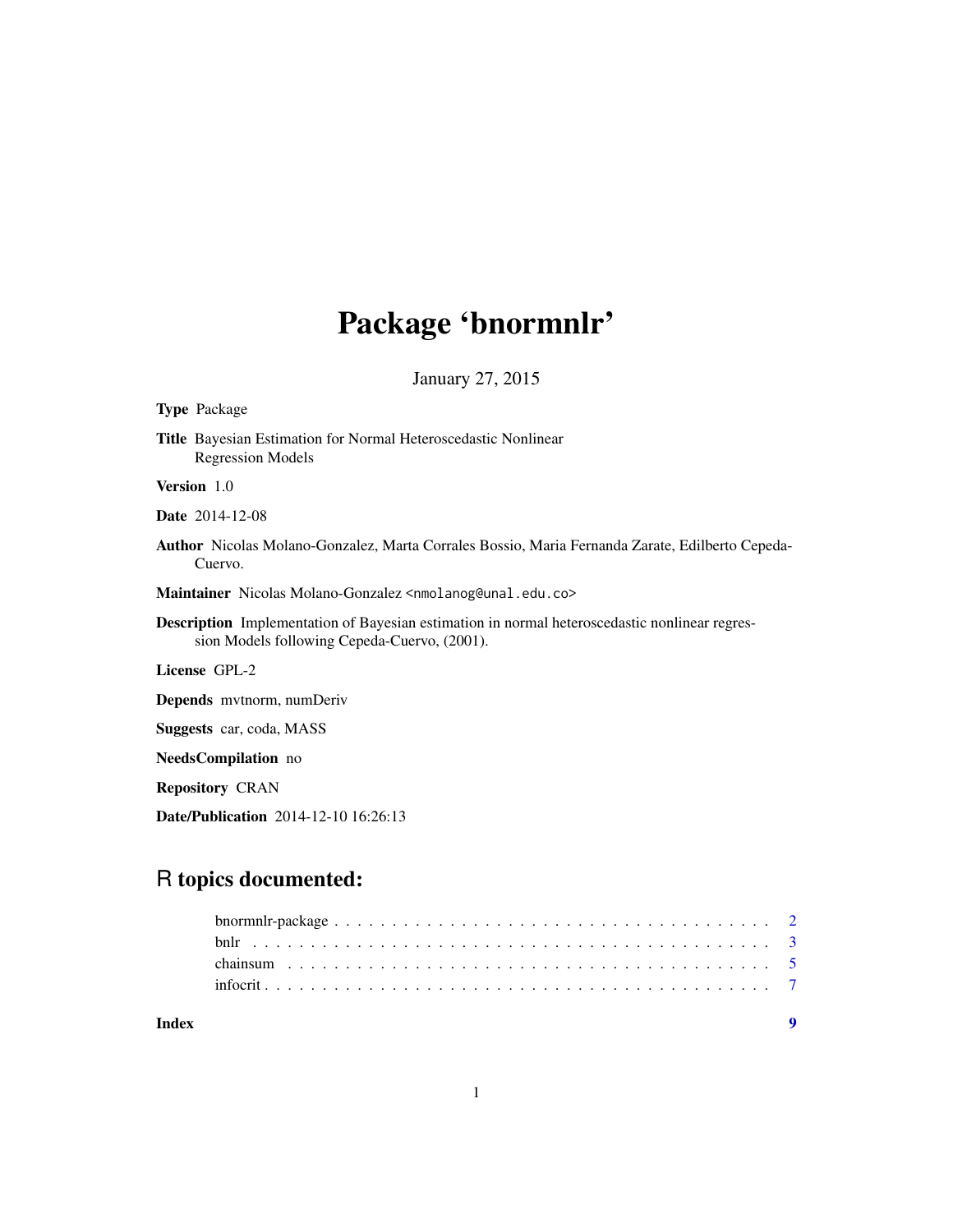<span id="page-1-0"></span>

#### Description

Implementation of Bayesian estimation in normal heteroscedastic nonlinear regression Models following Cepeda-Cuervo, (2001).

# Details

Package: bnormnlr Type: Package Version: 1.0 Date: 2014-12-09 License: GPL-2

The package provides three functions: bnlr to perform Bayesian estimation for heteroscedastic normal nonlinear regression models; chainsum to summarize the MCMC chains obtained from bnlr and infocrit to extract information criteria measures from the model fit.

#### Author(s)

Nicolas Molano-Gonzalez, Marta Corrales Bossio, Maria Fernanda Zarate, Edilberto Cepeda-Cuervo.

Maintainer: Nicolas Molano-Gonzalez <nmolanog@unal.edu.co>

# References

Cepeda-Cuervo, E. (2001). Modelagem da variabilidade em modelos lineares generalizados. Unpublished Ph.D. tesis. Instituto de Matematicas. Universidade Federal do Rio do Janeiro.

Cepeda-Cuervo, E. and Gamerman, D. (2001). Bayesian modeling of variance heterogeneity in normal regression models. Brazilian Journal of Probability and Statistics 14.1: 207-221.

Cepeda-Cuervo, E. and Achcar, J.A. (2010). Heteroscedastic nonlinear regression models. Communications in Statistics-Simulation and Computation 39.2 : 405-419.

## Examples

```
utils::data(muscle, package = "MASS")
###mean and variance functions
fmu<-function(param,cov){ param[1] + param[2]*exp(-cov/exp(param[3]))}
fsgma<-function(param,cov){drop(exp(cov%*%param))}
##Note: use more MCMC chains (i.e NC=10000) for more accurate results.
```

```
m1b<-bnlr(y=muscle$Length,f1=fmu,f2=fsgma,x=muscle$Conc,
z=cbind(1,muscle$Conc),bta0=c(20,-30,0),gma0=c(2,0),Nc=1200)
```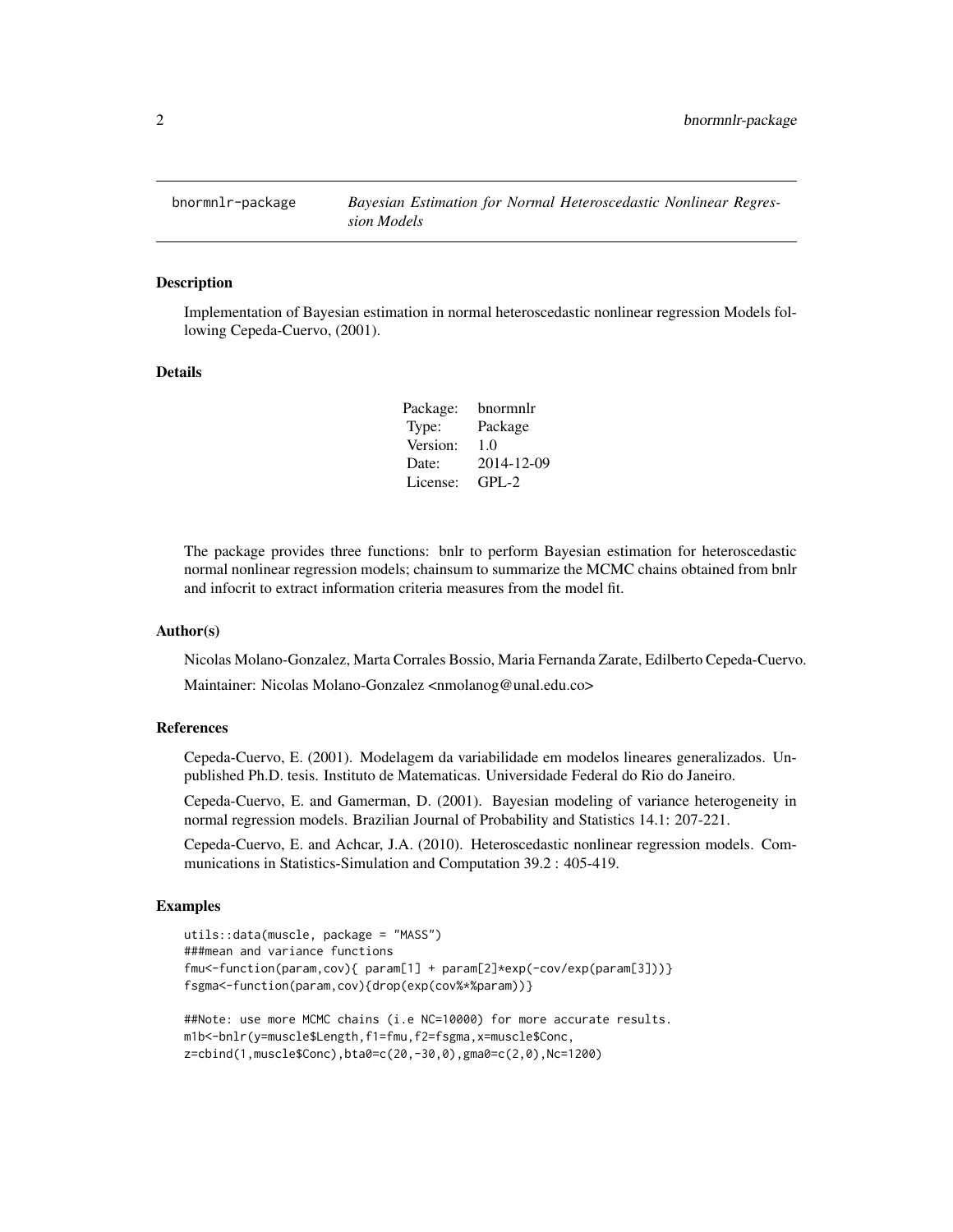```
chainsum(m1b$chains,burn=1:200)
infocrit(m1b,1:8000)
```
bnlr *Bayesian Estimation for Normal Heteroscedastic Nonlinear Regression Models.*

# Description

Implementation of Bayesian estimation in Heteroscedastic Nonlinear Regression Models following Cepeda-Cuervo, (2001).

# Usage

 $bnlr(y, f1, f2, f1g = NULL, f2g = NULL, x, z, bta0, gma0,$  $b = rep(0, length(bta0)), B = diag(10<sup>0</sup>6, length(bta0)),$  $g = rep(0, length(gma0)), G = diag(10<sup>0</sup>6, length(gma0)), NC)$ 

# Arguments

| у    | A vector with the response variable.                                                                                                                                                                                                                                               |
|------|------------------------------------------------------------------------------------------------------------------------------------------------------------------------------------------------------------------------------------------------------------------------------------|
| f1   | Non-linear function to specify the mean of the model. This function must have<br>two arguments (param and cov) and must return a number in order to be accepted<br>by the function. See details.                                                                                   |
| f2   | Non-linear function to specify the variance of the model. This function must<br>have two arguments (param and cov) and must return a positive number in order<br>to be accepted by the function. See details.                                                                      |
| f1g  | A function which returns the gradient of the function f1 with respect to argument<br>param. This function must have two arguments (param and cov) and must return<br>a vector where each entry corresponds to the derivative of f1 with respect to<br>param[i] evaluated at param. |
| f2g  | A function which returns the gradient of the function f2 with respect to argument<br>param. This function must have two arguments (param and cov) and must return<br>a vector where each entry corresponds to the derivative of f2 with respect to<br>param[i] evaluated at param. |
| x    | Matrix of covariates associated with f1. This will be passed to f1 as argument<br>cov. Thus $f1(param0,x)$ should return a vector of length $dim(x)[1]$ with the<br>nonlinear function evaluated at each x[i,] for the parameter values param0.                                    |
| Z    | Matrix of covariates associated with f2. This will be passed to f2 as argument<br>cov. Thus $f2(param0,z)$ should return a vector of length $dim(z)[1]$ with the non-<br>linear function evaluated at each z[i,] for the parameter values param0.                                  |
| bta0 | Initial values for the parameters associated with f1. This vector will be passed to<br>f1 together with x, so f1(bta0,x) should return a vector of length $dim(x)[1]$ with<br>the nonlinear function evaluated at each $x[i]$ for the parameter values bta0.                       |

# <span id="page-2-0"></span>bnlr 3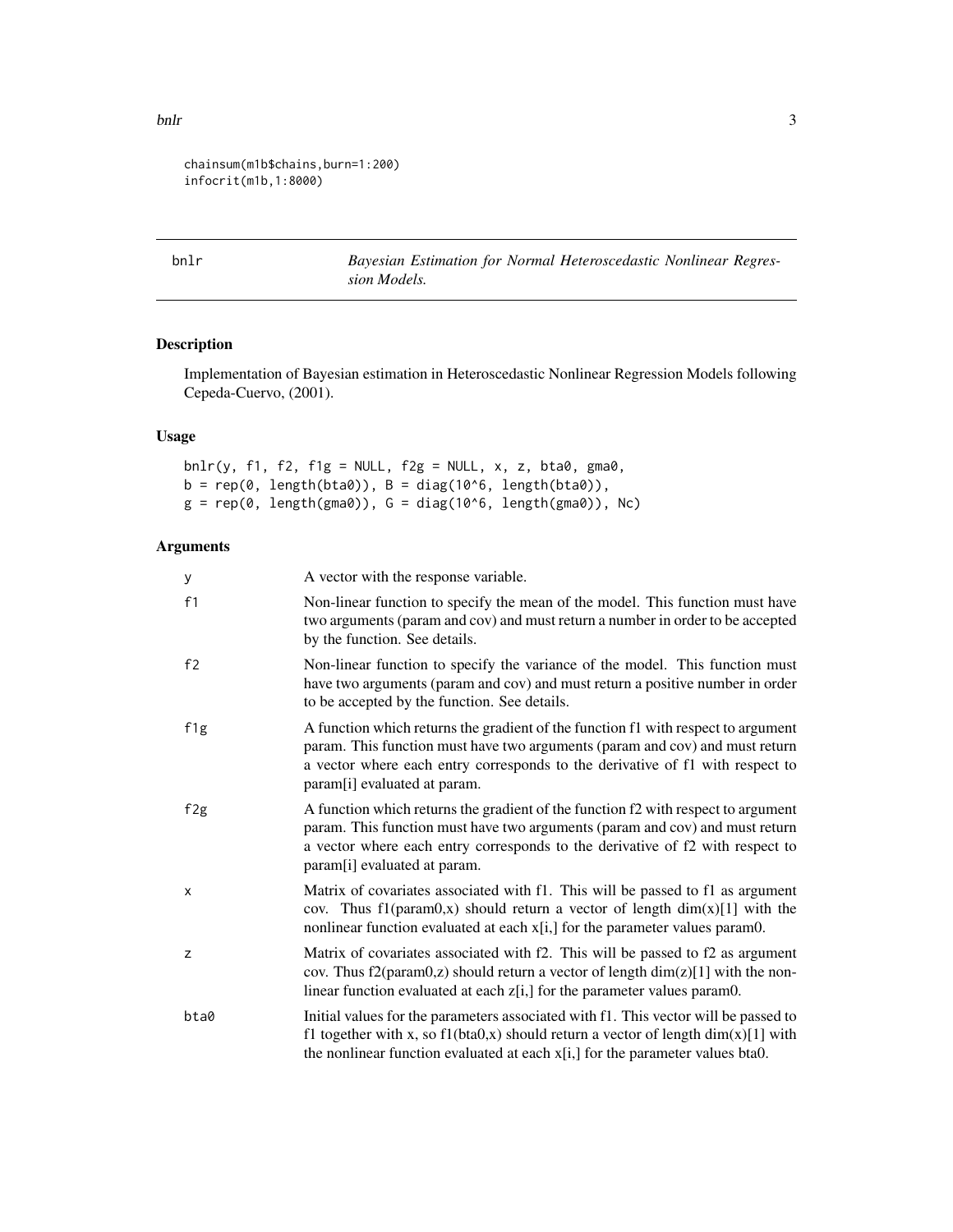| gma0 | Initial values for the parameters associated with f2. This vector will be passed to<br>f2 together with z, so f1(bta0,x) should return a vector of length $dim(z)[1]$ with<br>the nonlinear function evaluated at each $z[i]$ , for the parameter values gma0. |
|------|----------------------------------------------------------------------------------------------------------------------------------------------------------------------------------------------------------------------------------------------------------------|
| b    | Mean of the normal prior distribution of the mean parameters. Should have same<br>length as bta0.                                                                                                                                                              |
| B.   | Covariance matrix of the normal prior distribution of the mean parameters.                                                                                                                                                                                     |
| g    | Mean of the normal prior distribution of the variance parameters. Should have<br>same length as gma0.                                                                                                                                                          |
| G    | Covariance matrix of the normal prior distribution of the variance parameters.                                                                                                                                                                                 |
| Nc   | Number meme simulations of the posterior distributions of the regression pa-<br>rameters given the data.                                                                                                                                                       |

# Details

The matrices x and z should have the same number of rows as observations are in vector y. The functions f1 and f2 should be constructed in such a way that  $f1(bta0,x)$  and  $f2(gma0,z)$  returns a vector of the same length of y. f1g and f2g should be constructed in such a way that f1g(bta0,x) and f2g(gma0,z) returns a matrix where each row corresponds to the gradient (with respect to param) evaluated at bta0 (gma0) given the covariate values of  $x[i,]$  ( $z[i,]$ ).

# Value

A list with the following objects:

| chains         | A matrix where mcmc simulations of the posterior distributions of the regression<br>parameters given the data are stored. Rows correspond to meme simulation and<br>columns correspond to the regression parameters. Parameters associated with f1<br>are denoted by btai, parameters associated with f2 are denoted by gmai. In this<br>matrix also is stored the Deviance of each iteration. |
|----------------|------------------------------------------------------------------------------------------------------------------------------------------------------------------------------------------------------------------------------------------------------------------------------------------------------------------------------------------------------------------------------------------------|
| accept.bta     | An integer presenting the number of samples accepted by the Metropolis-Hastings<br>algorithm for the mean parameters.                                                                                                                                                                                                                                                                          |
| accept.gma     | An integer presenting the number of samples accepted by the Metropolis-Hastings<br>algorithm for the variance parameters.                                                                                                                                                                                                                                                                      |
| y              | Response variable used in the fit.                                                                                                                                                                                                                                                                                                                                                             |
| X              | Covariates associated with the mean used in the fit.                                                                                                                                                                                                                                                                                                                                           |
| z              | Covariates associated with the variance used in the fit.                                                                                                                                                                                                                                                                                                                                       |
| f <sub>1</sub> | Fucntion used to model the mean.                                                                                                                                                                                                                                                                                                                                                               |
| f <sub>2</sub> | Fucntion used to model the variance.                                                                                                                                                                                                                                                                                                                                                           |
|                |                                                                                                                                                                                                                                                                                                                                                                                                |

# Author(s)

Nicolas Molano-Gonzalez, Marta Corrales Bossio, Maria Fernanda Zarate, Edilberto Cepeda-Cuervo.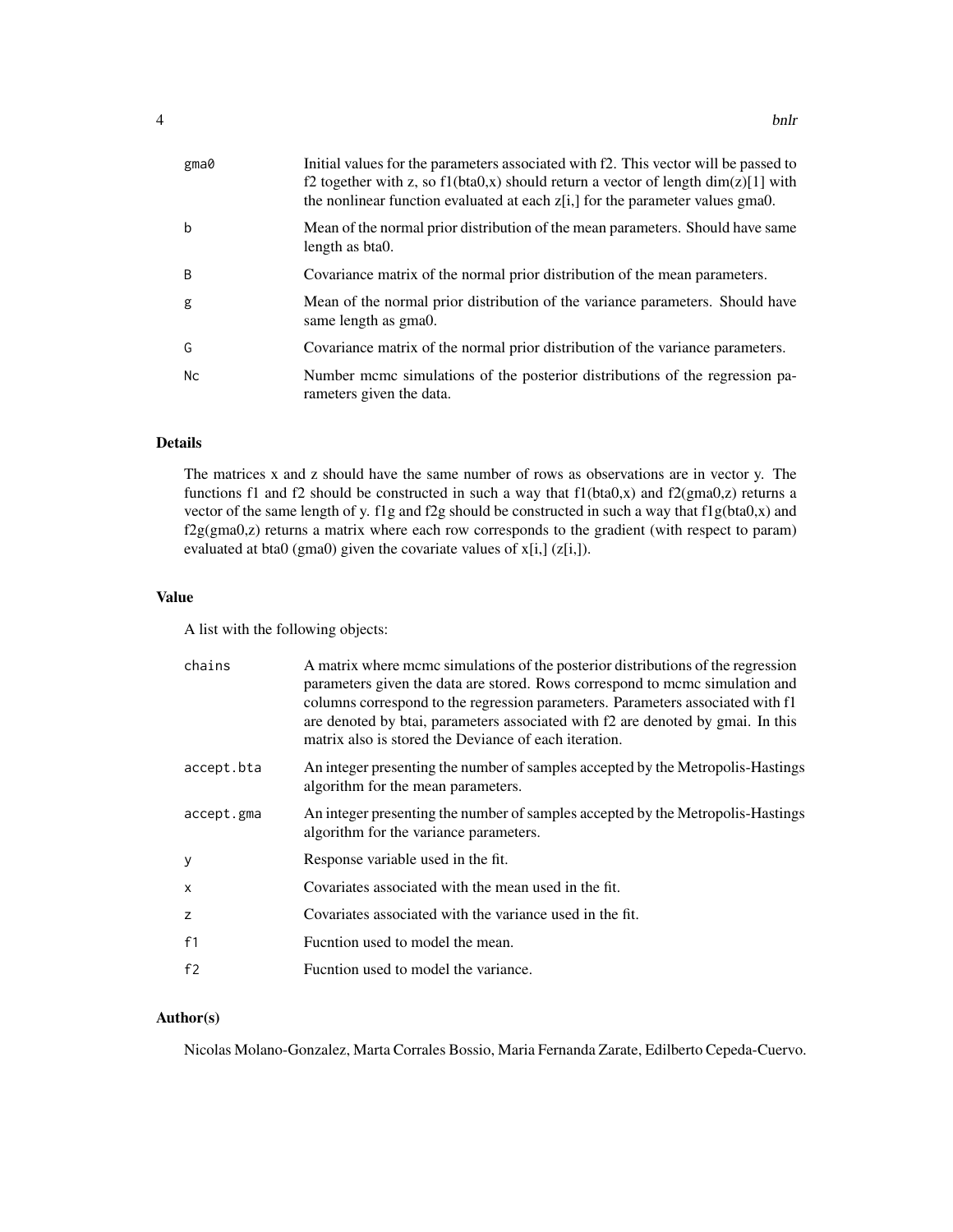#### <span id="page-4-0"></span>chainsum 5

#### References

Cepeda-Cuervo, E. (2001). Modelagem da variabilidade em modelos lineares generalizados. Unpublished Ph.D. tesis. Instituto de Matematicas. Universidade Federal do Rio do Janeiro.

Cepeda-Cuervo, E. and Gamerman, D. (2001). Bayesian modeling of variance heterogeneity in normal regression models. Brazilian Journal of Probability and Statistics 14.1: 207-221.

Cepeda-Cuervo, E. and Achcar, J.A. (2010). Heteroscedastic nonlinear regression models. Communications in Statistics-Simulation and Computation 39.2 : 405-419.

#### Examples

```
######################################################
###Simulation of heteroscedastic model, using gradient
######################################################
library(car)
library(coda)
utils::data(muscle, package = "MASS")
###mean and variance functions
fmu<-function(param,cov){ param[1] + param[2]*exp(-cov/exp(param[3]))}
fsgma<-function(param,cov){drop(exp(cov%*%param))}
###simulate heteroscedastic data
muscle$Length<-fmu(c(28.9632978, -34.2274097, -0.4972977),muscle$Conc)+
rnorm(60,0,sqrt(exp(log(2)+.8*muscle$Conc)))
####gradients
fmug<-function(param,cov){
cbind(1,exp(-cov/exp(param[3])),param[2]*exp(-cov/exp(param[3]))*cov/exp(param[3]))}
fsgmag<-function(param,cov){ cbind(drop(exp(cov%*%param)),drop(exp(cov%*%param))*cov[,2])}
###without gradient
m1b<-bnlr(y=muscle$Length,f1=fmu,f2=fsgma,x=muscle$Conc,z=cbind(1,muscle$Conc)
,bta0=c(20,-30,0),gma0=c(.5,.5),Nc=500)
###with gradient
m2b<-bnlr(y=muscle$Length,f1=fmu,f2=fsgma,x=muscle$Conc,z=cbind(1,muscle$Conc),
bta0=c(20,-30,0),gma0=c(.5,.5),Nc=500)
chainsum(m1b$chains,burn=1:50)
chainsum(m2b$chains,burn=1:50)
infocrit(m1b,1:50)
infocrit(m2b,1:50)
##Note: use more MCMC chains (i.e NC=10000) for more accurate results.
```
chainsum *Function to summarize chain results of MCMC simulation obtained from bnlr*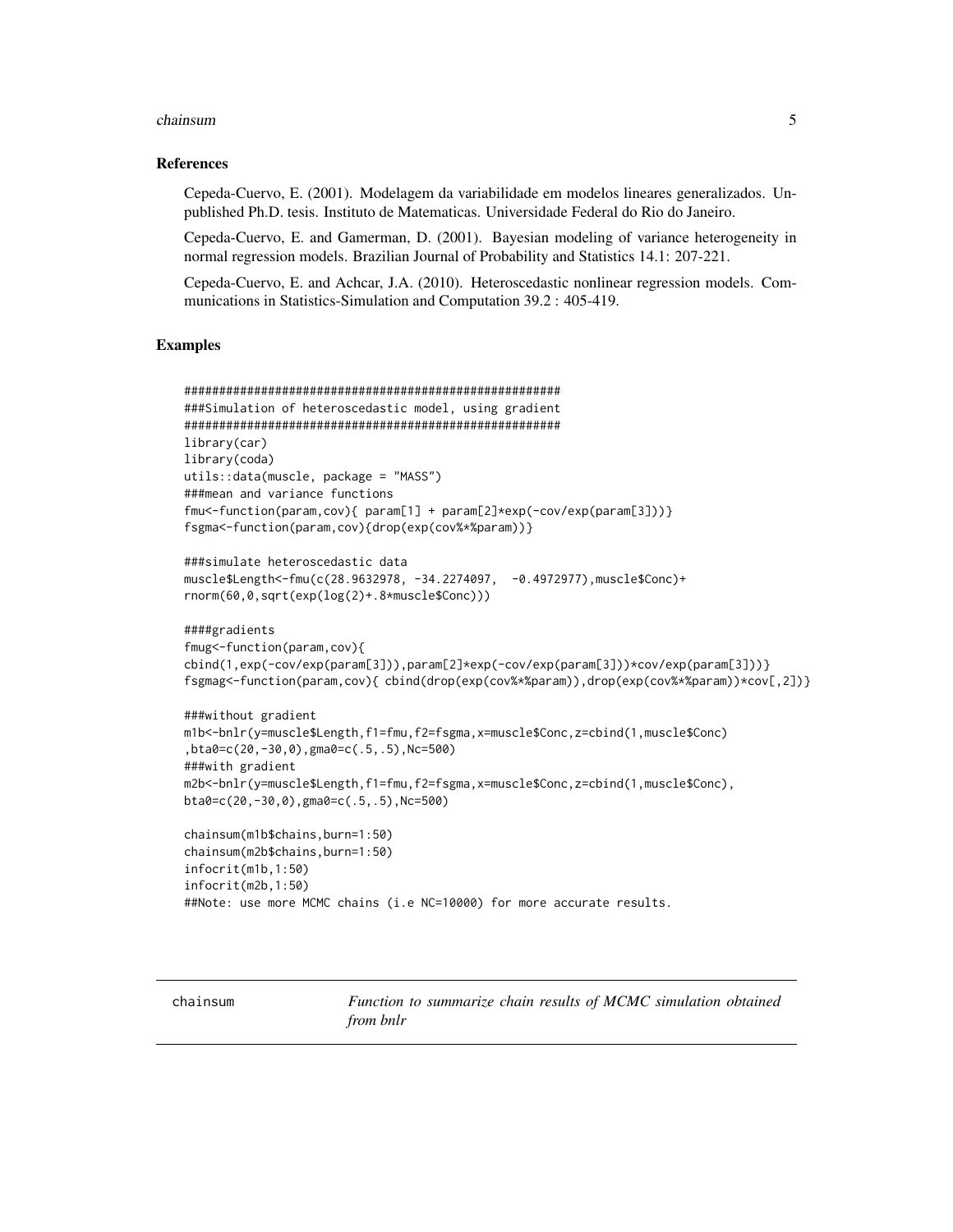#### Description

This function reports mean and desired quantiles of the samples obtained via Gibbs sampler of the posterior distribution of the parameters.

#### Usage

chainsum(chains,  $q = c(0.025, 0.5, 0.975)$ , burn = NULL)

# Arguments

| chains | A matrix where meme simulations of the posterior distributions of the regression |
|--------|----------------------------------------------------------------------------------|
|        | parameters given the data are stored. Rows correspond to mcmc simulation and     |
|        | columns correspond to the regression parameters. Parameters associated with      |
|        | f1 are denoted by btai $(i=1,2,)$ , parameters associated with f2 are denoted by |
|        | gmai $(i=1,2,)$ . In this matrix also is stored the Deviance of each iteration.  |
| a      | Vector of desired quantiles.                                                     |
| burn   | A vector indicating which samples must be discarded from the mcmc simulation     |

# Details

This function can accept any kind of matrix but is highly recommended to pass only the matrix produced by bnlr, in order to avoid missuses.

#### Value

A matrix with summary statistics of the chains.

#### Author(s)

Nicolas Molano-Gonzalez, Marta Corrales Bossio, Maria Fernanda Zarate, Edilberto Cepeda-Cuervo.

#### References

Carlin, B. P. & Louis, T. A. (2009), Bayesian Methods for Data Analysis, 3rd edn, CRC Press, New York.

Gamerman, D. & Lopes, H. F. (2006), Markov Chain Monte Carlo: Stochastic Simulation for Bayesian Inference, 2nd edn, CRC Press, New York.

#### Examples

```
utils::data(muscle, package = "MASS")
plot(muscle$Conc,muscle$Length)
```

```
###mean and variance functions
fmu<-function(param,cov){ param[1] + param[2]*exp(-cov/exp(param[3]))}
fsgma<-function(param,cov){drop(exp(cov%*%param))}
```
##Note: use more MCMC chains (i.e NC=10000) for more accurate results. m1b<-bnlr(y=muscle\$Length,f1=fmu,f2=fsgma,x=muscle\$Conc,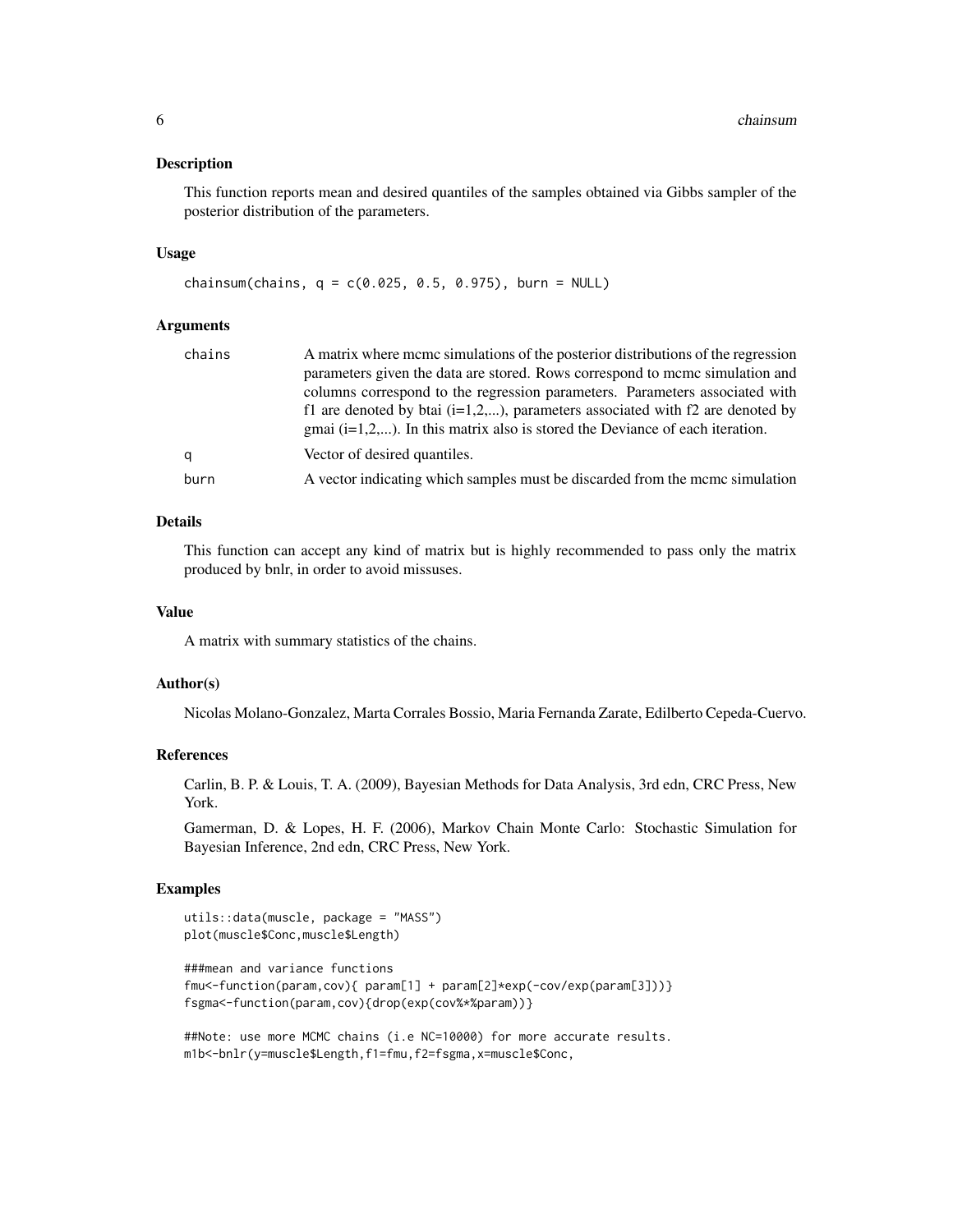#### <span id="page-6-0"></span>infocrit 7

```
z=cbind(1,muscle$Conc),bta0=c(20,-30,0),gma0=c(.5,.5),Nc=1200)
chainsum(m1b$chains,burn=1:200)
```
infocrit *Expected Number of Parameters, DIC, AIC and BIC for bnlr fit.*

# Description

Function to calculate Expected Number of Parameters, DIC, AIC and BIC for bnlr output.

#### Usage

infocrit(model, burn)

# Arguments

| model | A list derived from bnlr function                                            |
|-------|------------------------------------------------------------------------------|
| burn  | A vector indicating which samples must be discarded from the mcmc simulation |

### Value

a vector with:

| pd   | <b>Expected Number of Parameters</b> |
|------|--------------------------------------|
| DIC  | Deviance Information Criterion       |
| ATC. | <b>Akaike Information Criterion</b>  |
| BIC  | Bayesian Information Criterion       |

# Author(s)

Nicolas Molano-Gonzalez, Marta Corrales Bossio, Maria Fernanda Zarate, Edilberto Cepeda-Cuervo.

# References

Carlin, B. P. & Louis, T. A. (2009), Bayesian Methods for Data Analysis, 3rd edn, CRC Press, New York.

Gamerman, D. & Lopes, H. F. (2006), Markov Chain Monte Carlo: Stochastic Simulation for Bayesian Inference, 2nd edn, CRC Press, New York.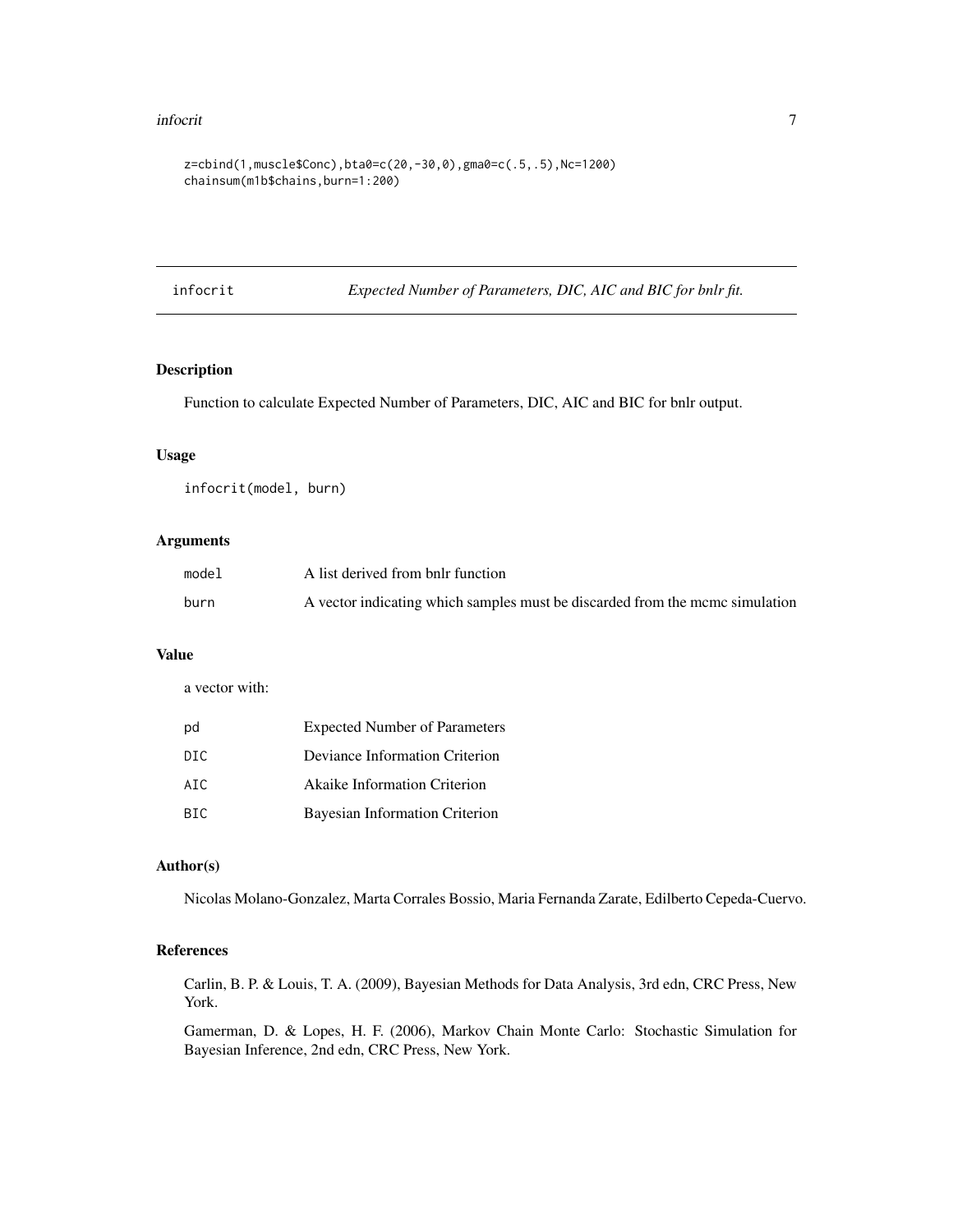# Examples

```
#######################################
###Simulation of heteroscedastic model
#######################################
utils::data(muscle, package = "MASS")
###mean and variance functions
fmu<-function(param,cov){ param[1] + param[2]*exp(-cov/exp(param[3]))}
fsgma<-function(param,cov){drop(exp(cov%*%param))}
```

```
###simulate heteroscedastic data
muscle$Length<-fmu(c(28.9632978, -34.2274097, -0.4972977),muscle$Conc)+
rnorm(60,0,sqrt(exp(log(2)+.8*muscle$Conc)))
```

```
##Note: use more MCMC chains (i.e NC=10000) for more accurate results.
m2b<-bnlr(y=muscle$Length,f1=fmu,f2=fsgma,x=muscle$Conc,
z=matrix(rep(1,length(muscle$Length)),ncol=1),bta0=c(20,-30,-1),gma0=2,Nc=650)
m1b<-bnlr(y=muscle$Length,f1=fmu,f2=fsgma,x=muscle$Conc,z=cbind(1,muscle$Conc),
bta0=c(20,-30,0),gma0=c(.5,.5),Nc=650)
```

```
chainsum(m1b$chains,burn=1:65)
chainsum(m2b$chains,burn=1:65)
infocrit(m1b,1:65)
infocrit(m2b,1:65)
```